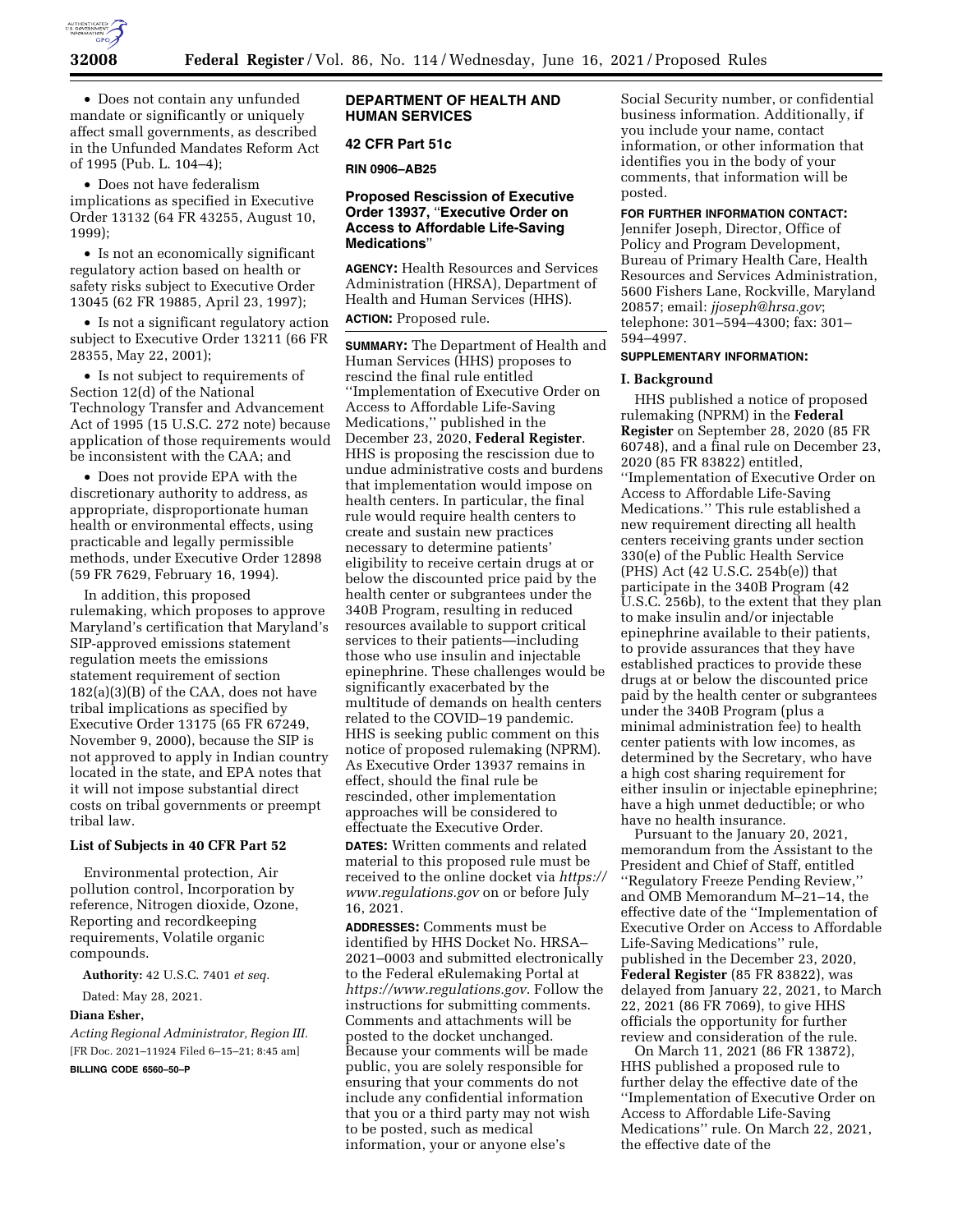''Implementation of Executive Order on Access to Affordable Life-Saving Medications'' rule was delayed to July 20, 2021 (86 FR 15423), to allow HHS an additional opportunity to review and consider further questions of fact, law, and policy that may be raised by the rule, including whether revision or withdrawal of the rule may be warranted.

After a careful reassessment of the comments submitted in response to the proposed rule published at 85 FR 60748 (September 28, 2020) and consideration of the comments received on the proposed rule published at 86 FR 13872 (March 11, 2021), HHS is proposing in this NRPM to rescind the ''Implementation of Executive Order on Access to Affordable Life-Saving Medications'' rule. As set forth more specifically below, HHS has significant concerns regarding health centers needing to divert vital resources to implement this rule, as the administrative burden and cost necessary to comply with the rule and thus maintain eligibility for future grants has the potential to constrain health centers' ability to provide ongoing primary care services to medically underserved and vulnerable populations. HHS has reconsidered previously submitted comments regarding the administrative burdens associated with the rule in light of the significantly increased, long-term reliance on health centers in responding to the COVID–19 pandemic, particularly related to health centers' role in addressing health equity and vaccine delivery for hard-to-reach and disproportionately affected populations that were not readily apparent at the time the rule was finalized in December 2020. Moreover, this rule will result in a loss of revenue from 340B savings for health centers participating in the 340B Program and this loss, along with increased administrative costs and administrative burden, will result in reduced resources being available to support services to health center patients. In addition, most commenters noted that, in many cases, these health centers already provide medications at reduced prices to their patients.

HHS has considered comments submitted by commenters prior to the final rule's promulgation and in response to the proposed rule published at 86 FR 13872 (March 11, 2021) in the development of this NPRM and will consider new comments submitted in response to this NPRM.

### **II. Statutory Authority**

The statement of authority for 42 CFR part 51c continues to read section 330

of the Public Health Service Act (''PHS Act'' or ''the Act'') (42 U.S.C. 254b) and section 215 of the PHS Act, (42 U.S.C. 216).

### **III. Discussion of Proposed Rule**

HHS is proposing to rescind the ''Implementation of Executive Order on Access to Affordable Life-Saving Medications'' rule. As the final rule has not become effective, this NPRM proposes that the existing regulation remain unchanged. In particular, this NPRM proposes to rescind the final rule and retract the related requirement for awarding new grants under section 330(e) of the PHS Act (42 U.S.C. 254b) that the awardee offering insulin and injectable epinephrine to its patients have established written practices to make insulin and injectable epinephrine available at or below the discounted price paid by the health center grantee or subgrantee under the 340B Program (plus a minimal administration fee) to health center patients with low incomes who: (a) Have a high cost sharing requirement for either insulin or injectable epinephrine, (b) have a high unmet deductible, or (c) have no health insurance.

This NPRM proposes to rescind the rule that amended 42 CFR 51c.303, by deleting paragraph (w). This NPRM also proposes that the Program Term established by the ''Implementation of Executive Order on Access to Affordable Life-Saving Medications'' rule not be included on any Notices of Award issued to health centers receiving grant funds under section 330(e) of the Act.

HHS is proposing to rescind this rule because, although certain health center patients might benefit from it, the additional costs and burden the rule would place on health centers could harm the program and the patients it serves as a whole. Allowing this final rule to become effective would increase the burden on health centers and divert necessary resources from patient care to the administration of new processes. In order to implement this new requirement, health centers would need to absorb significant additional cost, time, and ongoing support staff to create and maintain new reporting, monitoring, technical and administrative re-engineering, staff training, and workflow re-designs to assess eligibility for patients to receive insulin and injectable epinephrine consistent with the final rule.

Other more specific administrative burdens and costs imposed by the final rule that were shared by commenters included the need for health center staff to track patients' eligibility for the pricing described in the rule as it relates

to: (1) Whether patients are receiving insulin or injectable epinephrine through a 340B pharmacy, (2) whether patients' incomes meet the threshold in the rule (which is different from that used for the Health Center Program sliding fee discount schedule and therefore has to be calculated separately), and (3) whether patients have a high unmet deductible each time they fill their prescriptions—which may be further complicated due to the delay in medical billing and claims processing—or whether they have a high deductible or high cost-sharing requirement as part of their insurance plan. These burdens would also extend to ensuring that all relevant information is transmitted to contract pharmacies. HHS has concerns that under the final rule, health centers and pharmacies with whom they contract may find it challenging to ascertain a patient's eligibility for pricing under this rule based on whether or not that patient continues to have a high unmet deductible in real time, particularly due to delays in medical billing and claims processing.

HHS is also concerned that the final rule creates a new required definition, applicable only to these two classes of drugs, of ''individuals with low income,'' to include those individuals with incomes at or below 350 percent of the amount identified in the Federal Poverty Guidelines (FPG). This new required definition is in contrast with the Health Center Program's required use of a sliding fee discount schedule standard for Health Center Program grantees applicable to individuals with incomes at or below 200 percent of the FPG, pursuant to 42 CFR 51c.303(f). Health centers must currently establish a sliding fee discount schedule for services provided to patients with incomes between 100 and 200 percent of the FPG, with a full discount to individuals and families with annual incomes at or below 100 percent of those set forth in the FPG. Health centers also may collect nominal fees for services from individuals and families at or below 100 percent of the FPG, and no sliding fee discount may be provided to individuals and families with annual incomes greater than 200 percent of the FPG. Health centers must also demonstrate to HHS that they maintain and apply such sliding fee discount schedules to the provision of health services, which requires them to establish and maintain processes for identifying patient income levels for billing purposes consistent with these requirements. Therefore, given the differences between these standards,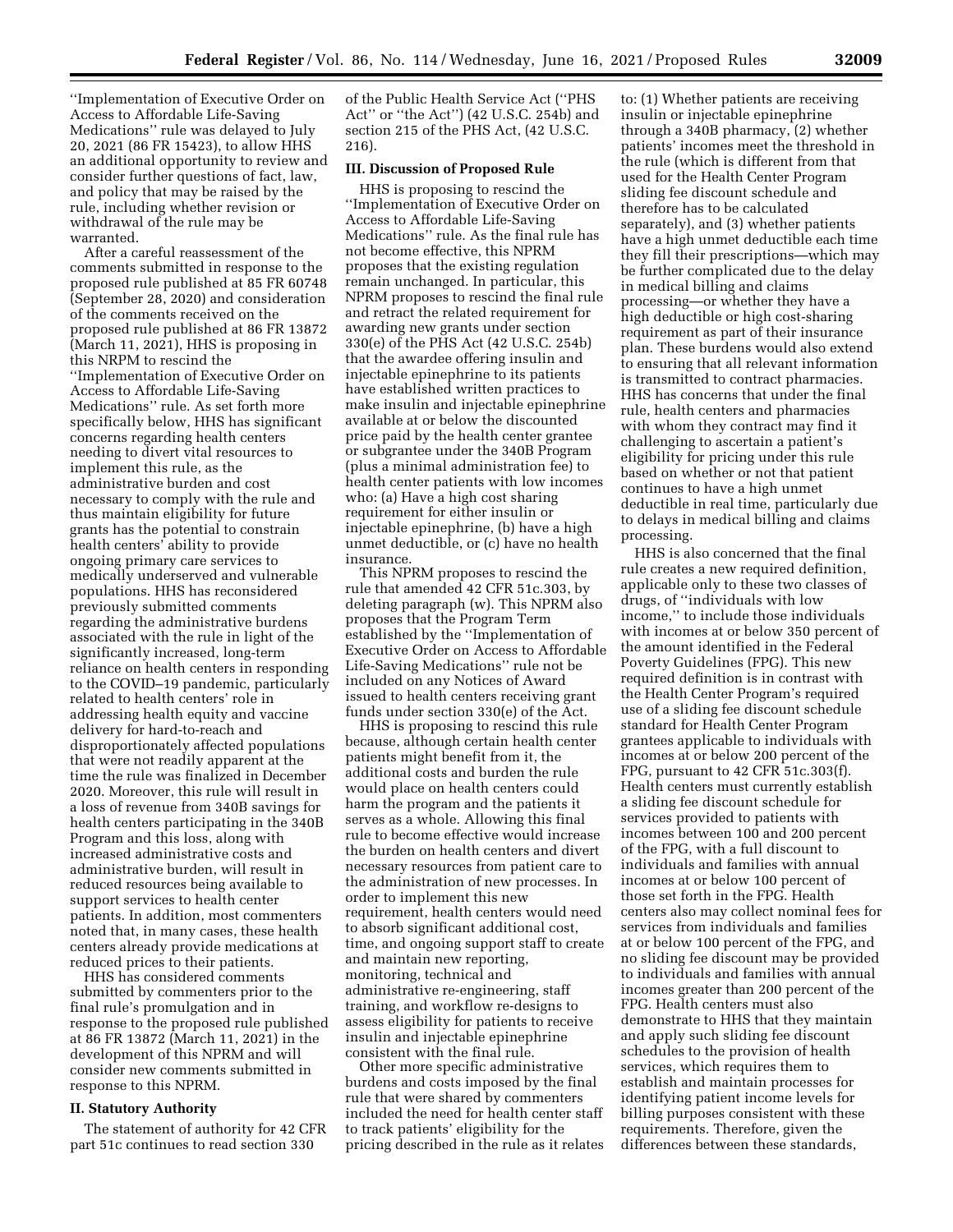HHS agrees with the concerns expressed by a substantial majority of commenters that describing ''low income'' as 350 percent of FPG for the purpose of the rule would require the establishment of a new, distinct, and higher ''low income'' threshold applicable to these two classes of drugs, and that applying this distinct standard for purposes of billing for these drugs would create significant administrative challenges for health centers. HHS shares commenters' concerns regarding the undue administrative burden and costs of the rule and the resulting diversion of resources from needed patient care, especially during the COVID–19 pandemic, in order to cover such increased administrative costs.

HHS also shares commenters' concerns that defining ''individuals with low incomes'' at 350 percent of FPG imposes the additional burden and cost of creating and operating two different eligibility systems. This definition of ''low income'' is inconsistent with standards applied in other comparable federal programs. Commenters noted that every federal program with an income eligibility threshold defines ''low income'' as 250 percent of the FPG or less. Commenters further noted that, while the Patient Protection and Affordable Care Act uses a ceiling of 400 percent of the FPG to identify those eligible for premium tax credits on the Exchanges, this is not a definition of ''low income,'' as premium tax credits are designed for both lower and middle income individuals. 26 U.S.C. 36B(b)(3)(A)(i).

Finally, commenters expressed concerns that the rule was based on a fundamental misunderstanding of the 340B Program since health centers are already required by the Health Center Program to use any savings to benefit their patient population (42 U.S.C.  $254b(e)(5)(D)$ . HHS shares their concerns that this rule will result in a loss of 340B revenue for health centers participating in the 340B Program, and that this loss, along with increased administrative costs and administrative burden, will result in reduced resources available to support critical services to health center patients, including those who use insulin or injectable epinephrine and who receive other services from health centers. HHS is undertaking this unusual step of issuing this NPRM to understand more about these concerns and to propose a potential rescission of this rule.

HHS invites comment on this NPRM proposing to rescind the final rule ''Implementation of Executive Order on Access to Affordable Life-Saving Medications.''

## **IV. Regulatory Impact Analysis (RIA)**

HHS has examined the effects of this NPRM as required by Executive Order 12866 on Regulatory Planning and Review (September 30, 1993), Executive Order 13563 on Improving Regulation and Regulatory Review (January 8, 2011), the Regulatory Flexibility Act (Pub. L. 96–354, September 19, 1980), the Unfunded Mandates Reform Act of 1995 (Pub. L. 104–4), and Executive Order 13132 on Federalism (August 4, 1999).

### *Executive Orders 12866 and 13563*

Executive Orders 12866 and 13563 direct agencies to assess all costs and benefits of available regulatory alternatives and, if regulation is necessary, to select regulatory approaches that maximize net benefits (including potential economic, environmental, public health and safety effects, distributive impacts, and equity). Executive Order 13563 is supplemental to and reaffirms the principles, structures, and definitions governing regulatory review as established in Executive Order 12866, emphasizing the importance of quantifying both costs and benefits, of reducing costs, of harmonizing rules, and of promoting flexibility. Section 3(f) of Executive Order 12866 defines a ''significant regulatory action'' as an action that is likely to result in a rule: (1) Having an annual effect on the economy of \$100 million or more in any 1 year, or adversely and materially affecting a sector of the economy, productivity, competition, jobs, the environment, public health or safety, or State, local, or Tribal governments or communities (also referred to as ''economically significant''); (2) creating a serious inconsistency or otherwise interfering with an action taken or planned by another agency; (3) materially altering the budgetary impacts of entitlement grants, user fees, or loan programs or the rights and obligations of recipients thereof; or (4) raising novel legal or policy issues arising out of legal mandates, the President's priorities, or the principles set forth in the Executive Order. A regulatory impact analysis (RIA) must be prepared for major rules with economically significant effects (\$100 million or more in any 1 year), and a ''significant'' regulatory action is subject to review by the Office of Management and Budget (OMB). HRSA estimates that, on average, each health center would need one additional full-time equivalent (FTE) eligibility assistance worker at approximately \$50,000 to support necessary additional

administrative processes, totaling approximately \$68,750,000 across health centers.

As stated in the RIA for the final rule published December 23, 2020, HRSA determined that the rule is not economically significant, given that the administrative burden of \$68.7 million described above falls below the ''economically significant'' threshold of \$100 million. HRSA relies on that same analysis now, finding that rescission of that rule will have an economic impact of the same amount, \$68,750,000, in administrative savings to health centers, and that such amount is below the ''economically significant'' threshold of \$100 million. Also, as stated in the December 23, 2020 final rule, a number of patients served at health centers and covered by that final rule may already receive these two medications at reduced prices, further reducing the economic significance of this proposed rescission. In order to determine whether the proposed rescission of the rule is a ''significant regulatory action'' under Section 3(f) of Executive Order 12866, HHS welcomes comments concerning the economic impact of this proposed rescission of the ''Implementation of Executive Order on Access to Affordable Life-Saving Medications'' rule or implementation of the proposed rescission on the economy, productivity, competition, jobs, the environment, public health or safety, or state, local, or tribal governments or communities.

#### *The Regulatory Flexibility Act (RFA)*

The Regulatory Flexibility Act (5 U.S.C. 601 *et seq.*) (RFA) and the Small Business Regulatory Enforcement and Fairness Act of 1996, which amended the RFA, require HHS to analyze options for regulatory relief of small businesses. If a rule has a significant economic effect on a substantial number of small entities, the Secretary must specifically consider the economic effect of the rule on small entities and analyze regulatory options that could lessen the impact of the rule. As we did in the ''Implementation of Executive Order on Access to Affordable Life-Saving Medications'' final rule, HHS will use an RFA threshold of at least a 3 percent impact on at least 5 percent of small entities.

For purposes of the RFA, HHS considers all health care providers to be small entities either by meeting the Small Business Administration (SBA) size standard for a small business, or by being a nonprofit organization that is not dominant in its market. The current SBA size standard for health care providers ranges from annual receipts of